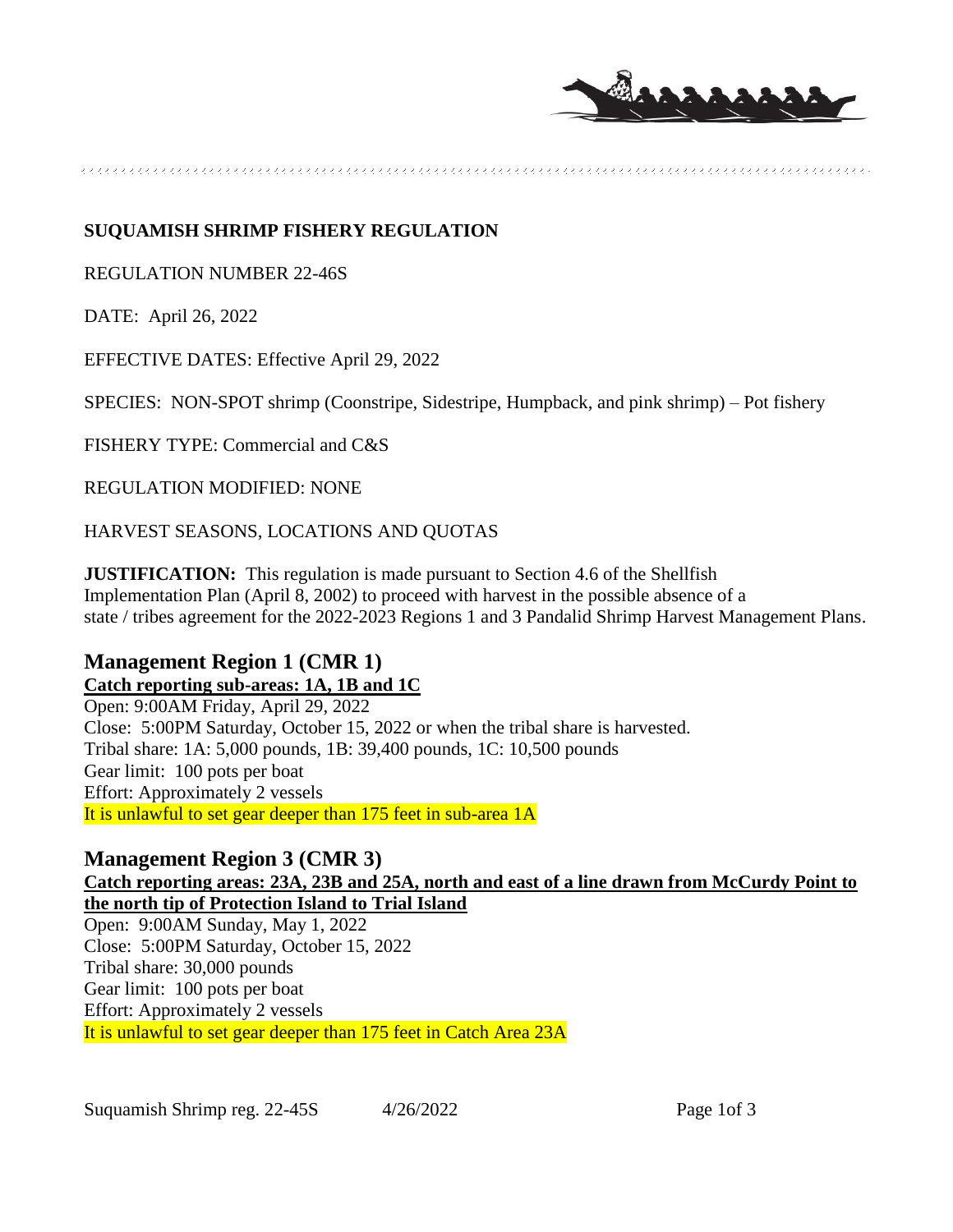# CATCH AREA DESCRIPTION

**Sub-Area 23AE (east)**: Those waters of Catch Area 23A and the described portion of 22A north of a line projected 48.22.50' °N latitude east of a line projected 122.57°W longitude.

**Sub-Area 23AW (west)**: Those waters of Catch Area 23A and the described portion of 22A north of a line projected 48.22.50' °N latitude and west of a line projected 122.57°W longitude.

**Sub-Area 23AC (central) and 23B**: Those waters of Catch Area 23A, south of a line projected 48.22.50' °N latitude and east of a line projected 335 degrees true from the Dungeness lighthouse Those waters southerly of Catch Area 22A; easterly of Catch Area 23AE; and northerly of a line due west from Partridge Point, Whidbey Island to its intersection with Catch Area 23A.

**Catch Area 25A:** Those waters of Puget Sound south of Catch Areas 23AW and 23B; east of Catch Area 23D; north of a line projected from Diamond Point to Cape George, and westerly of a line projected from Point Partridge on Whidbey Island to Point Wilson.

**Management Area 1A:** The portion of Crustacean Management Region 1 which includes all waters of Catch Area 20B west of a line from Point Doughty on Orcas Island to the bell buoy at the international boundary, and all waters of Catch Area 22A west of a line projected true north and south from the western tip of Crane Island, west of a line projected from the number 2 buoy at the entrance to Fisherman Bay to the southern tip of Shaw Island.

**Management Area 1B:** That portion of Crustacean Management Region 1 which includes all waters of Catch Area 20B east of a line from Point Doughty on Orcas Island to the bell buoy at the international boundary, and all waters of Catch Area 22A east of a line projected true north and south from the western tip of Crane Island, east of a line projected from the number 2 buoy at the entrance to Fisherman Bay to the southern tip of Shaw Island, and east of a line projected true south from Point Colville, and all waters of Catch Area 21A north and west of a line from the southern tip of Sinclair Island to Carter Point on Lummi Island.

**Management Area 1C:** That portion of Crustacean Management Region 1 which includes all waters of Catch Areas 20A, 21B, 22B, and all waters of Catch Area 21A not included in Shrimp Management Area 1B.

### HARVEST REGULATIONS

### Pot Fishery Regulations

- 1) Minimum mesh size is ½
- 2) Tunnels can only be located on the sides of the pots.
- 3) All unattended pot gear must be attached to durable buoys that remain floating on the water's surface except during extreme tidal conditions. Buoys shall not be yellow or red and white and shall be noticeably marked with the fisher's Tribal ID number (i.e: 58XXX).
- 4) All buoys shall be constructed of durable material excluding plastic or metal bottles and other